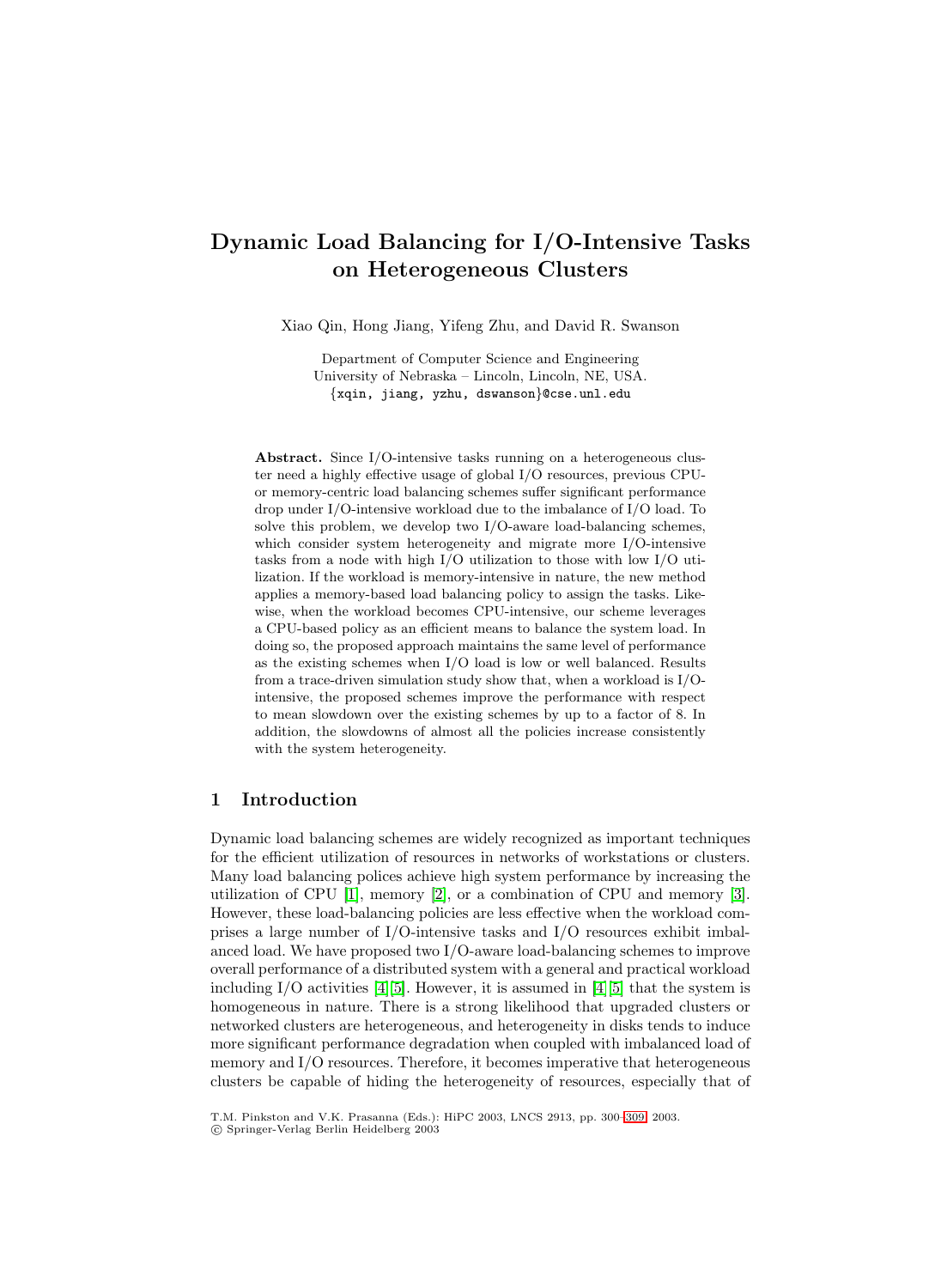I/O resources, by judiciously balancing I/O work across all the nodes in a cluster. This paper studies two dynamic load balancing policies, which are shown to be effective for improving the utilization of disk I/O resources in heterogeneous clusters.

There is a large body of literature concerning load balancing in disk systems. Scheuermann et al. [\[6\]](#page-9-0) have studied the issues of striping and load balancing in parallel disk systems. To minimize total I/O time in heterogeneous cluster environments, Cho et al. [\[7\]](#page-9-0) have developed heuristics to choose the number of I/O servers and place them on physical processors. In [\[8\]\[9\]](#page-9-0), we have studied dynamic scheduling algorithms to improve the read and write performance of a parallel file system by balancing the global workload. The above techniques can improve system performance by fully utilizing the available hard drives. However, these approaches become less effective under a complex workload where I/Ointensive tasks share resources with many memory- and CPU-intensive tasks.

Many researchers have shown that I/O cache and buffer are useful mechanisms to optimize storage systems. Ma et al. [\[10\]](#page-9-0) have implemented active buffering to alleviate the I/O burden by using local idle memory and overlapping I/O with computation. We have developed a feedback control mechanism to improve the performance of a cluster by manipulating the I/O buffer size [\[11\]](#page-9-0). Forney et al. [\[12\]](#page-9-0) have investigated storage-aware caching algorithms in heterogeneous clusters. Although we focus solely on balancing disk I/O load in this paper, the approach proposed here is capable of improving the buffer utilization of each node. The scheme presented in this paper is complementary to the existing caching/buffering techniques, thereby providing additional performance improvement when combined with active buffering, storage-aware caching, and a feedback control mechanism.

The rest of the paper is organized as follows. Section 2 describes the system model. Section [3,](#page-2-0) we propose two I/O-aware load-balancing policies. Section [4](#page-5-0) evaluates the performance. Section [5](#page-8-0) concludes the paper.

### **2 Workload and System Model**

In this paper, we consider a cluster as a collection of heterogeneous nodes connected by a high-speed network. Tasks arrive at each node dynamically and independently, and share resources available there. Each node maintains its individual task queue where newly arrived tasks may be transmitted to other nodes or executed in the local node, depending on a load balancing policy employed in the system. Each node keeps track of reasonably up-to-date global load information by periodically exchanging load status with other nodes.

We address heterogeneity with respect to a diverse set of disks, CPUs, and memories. We characterize each node i by its CPU speed  $C_i$ , memory capacity  $M_i$ , and disk performance  $D_i$ . Let  $B_i^{disk}$ ,  $S_i$ , and  $R_i$  denote the disk bandwidth, average seek time, and average rotation time of the disk in node  $i$ , then the disk performance can be approximately measured as the following equation: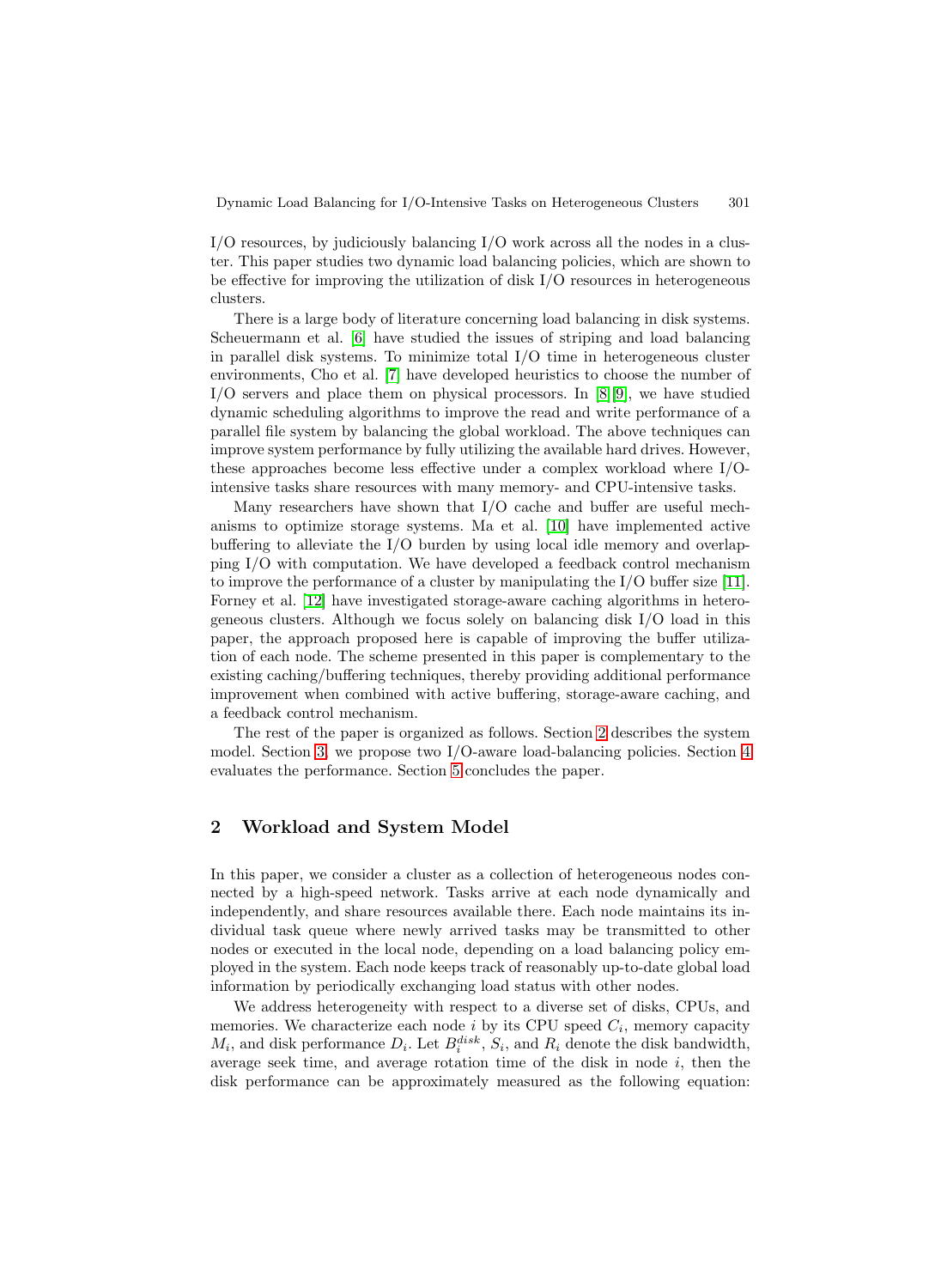<span id="page-2-0"></span> $D_i = \frac{1}{S_i + R_i + d/B_i^{disk}}$  where d is the average size of data stored or retrieved by I/O requests.

The weight of a disk performance  $W_i^{disk}$  is defined as a ratio between its performance and that of the fastest disk in the cluster. Thus, we have  $W_i^{disk} = \frac{D_i}{\sqrt{2}}$ . The disk heterograpity layel, referred to as  $H_D$  can be quantitatively  $\frac{D_i}{max_{j=1}^n(D_j)}$ . The disk heterogeneity level, referred to as  $H_D$ , can be quantitatively measured by the standard deviation of disk weights. Thus,  $H_D$  is expressed as:

$$
H_D = \sqrt{\frac{\sum_{i=1}^{n} (W_{avg}^{disk} - W_i^{disk})^2}{n}}
$$
 (1)

where  $W_{avg}^{disk}$  is the average disk weight. Likewise, the CPU and memory heterogeneity levels are defined as follows:

$$
H_C = \sqrt{\frac{\sum_{i=1}^{n} (W_{avg}^{CPU} - W_i^{CPU})^2}{n}}, H_M = \sqrt{\frac{\sum_{i=1}^{n} (W_{avg}^{mem} - W_i^{mem})^2}{n}}
$$
(2)

where  $W_i^{CPU}$  and  $W_i^{mem}$  are the CPU and memory weights, and  $W_{avg}^{CPU}$  and  $W_{avg}^{mem}$  are the average weights of CPU and memory resources [\[3\]](#page-9-0).

We also assume that the network provides full connectivity in the sense that any two nodes are connected through either a physical link or a virtual link. We assume that arriving tasks are either sequential or otherwise parallel applications can be broken into a number of tasks with individual and independent resource requirements.

Each task is assumed to read or write data locally, and this amount of data, referred to as initial data, is required to be shipped along with a migrated task. This assumption is conservative in the sense that it makes our approach less effective, because the migration overhead imposed by the initial data can be potentially avoided by replicating it across all the nodes. The memory burden of migrating data is not considered in our model, because data movement can be handled by storage and network interface controllers without local CPU's intervention and I/O buffer [\[13\]](#page-9-0).

For simplicity, we assume that all I/O operations issued by tasks are blocking. This simplification is conservative in the sense that it underestimates the performance benefits from the proposed scheme because this assumption causes a number of undesired migrations with negative impact.

# **3 Load Balancing in Heterogeneous Clusters**

### **3.1 Existing Load Balancing Policies**

In principle, the load of a node can be balanced by migrating either a newly arrived job or a currently running job preemptively to another node if needed. While the first approach is referred to as Remote Execution, the second one is called preemptive migration  $|1|$ [5]. Since the focuses of this study are effective usage of I/O resources and coping with system heterogeneity, we only consider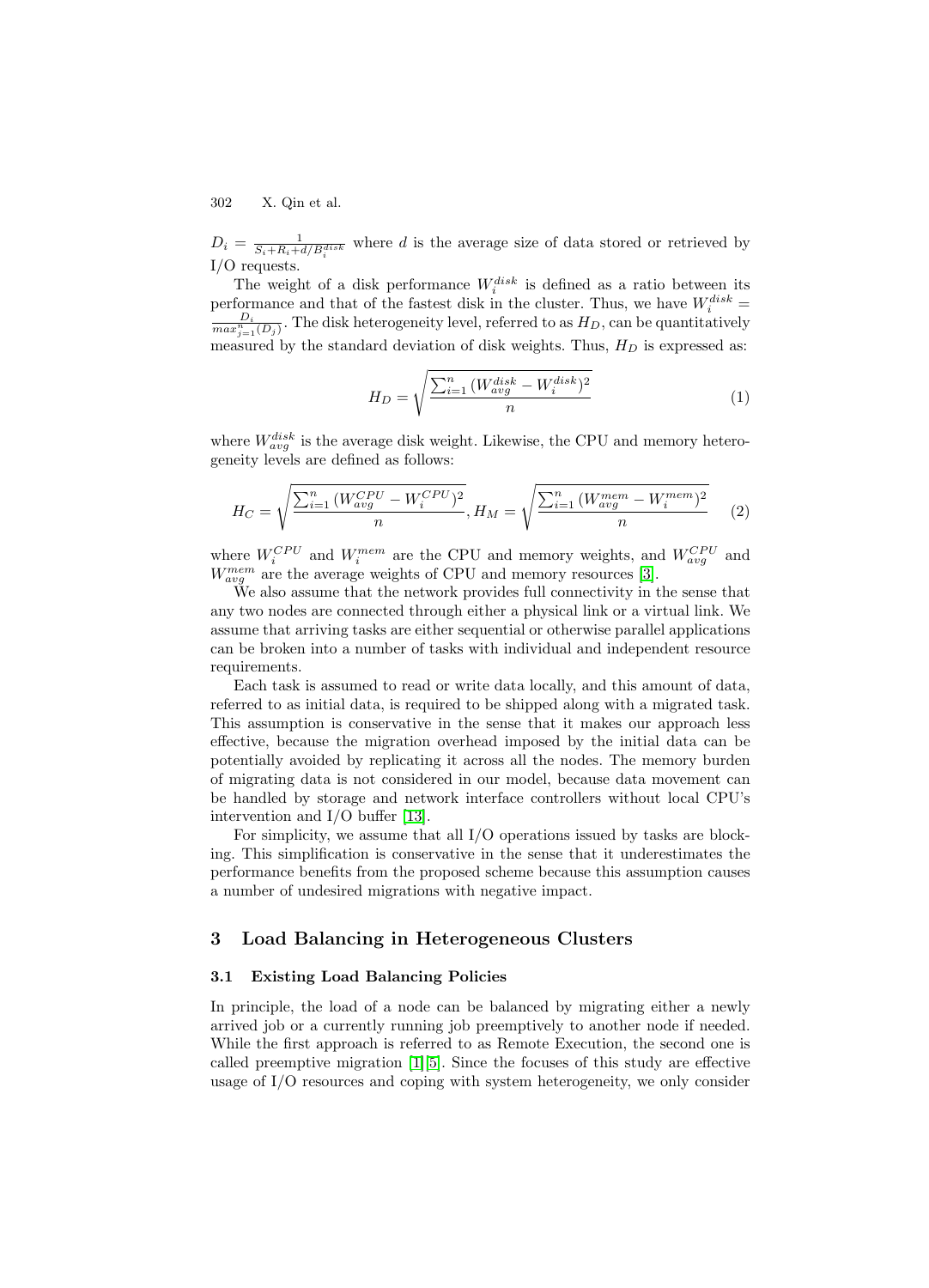<span id="page-3-0"></span>the technique of remote execution in this paper. In what follows, we briefly review two existing load-balancing policies.

(1) CPU-based Load Balancing (CPU-RE) [\[3\]\[14\]](#page-9-0). We consider a simple and effective policy, which is based on a heuristic. The CPU load of node  $i$ , load<sub>CPU</sub>(i), is measured by the following expression [\[3\]](#page-9-0): load<sub>CPU</sub>(i) =  $L_i \times$  $\left(\frac{max_{j=1}^{n} C_j}{C_i}\right)$  where  $L_i$  is the number of tasks on node *i*.

If  $load_{CPU}(i)$  is greater than a certain threshold, node i is consider overloaded with respect to CPU resource. The CPU-based policy transfers the newly arrived tasks on the overloaded node i to the remote node with the lightest CPU load. This policy is capable of resulting in a balanced CPU load distribution for systems with uneven CPU load distribution [\[14\]](#page-9-0). Note that the CPU threshold is a key parameter that depends on both workload and transfer cost. In the experiments reported in Section [4,](#page-5-0) the value of CPU threshold is set to four [\[3\]](#page-9-0).

(2) CPU-memory-based Load Balancing (CM-RE) [\[3\]](#page-9-0). This policy takes both CPU and memory resources into account. The memory load of node  $i$ ,  $load_{mem}(i)$ , is the sum of the memory space allocated to the tasks running on node *i*. Thus, we have  $load_{mem}(i) = \sum_{j \in N_i} mem(j)$  where  $mem(j)$  represents the memory requirement of task j, and  $N_i$  denotes the set of tasks running on node i. If the memory space of a node is greater than or equal to  $load_{mem}(i)$ , CM-RE adopts the above CPU-RE policy to make load-balancing decisions. When  $load_{mem}(i)$  exceeds the amount of available memory space, the CM-RE policy transfers the newly arrived tasks on the overloaded node to the remote nodes with the lightest memory load. Zhang et al. [\[3\]](#page-9-0) showed that CM-RE is superiors to CPU-RE under a memory-intensive workload.

#### **3.2 IO-Aware Load Balancing in Heterogeneous Clusters**

We now turn our attention to an I/O-aware load balancing policy (IO-RE), which is heuristic and greedy in nature. Instead of using CPU and memory load indices, the IO-RE policy relies on an I/O load index to measure two types of  $I/O$  access: the implicit  $I/O$  load induced by page faults and the explicit  $I/O$ requests resulting from tasks accessing disks. Let  $page(i, j)$  be the implicit I/O load of task j on node i, and  $IO(j)$  be the explicit I/O requirement of task j. Thus, node  $i$ 's I/O load index is:

$$
load_{IO}(i) = \sum_{j \in N_i} page(i, j) + \sum_{j \in N_i} IO(j)
$$
\n(3)

An I/O threshold, threshold $_{IO}(i)$ , is introduced to identify whether node i's I/O resource is overloaded. Node i's I/O resource is considered overloaded if  $load_{IO}(i)$  is higher than threshold<sub>IO</sub> $(i)$ . Specifically, threshold<sub>IO</sub> $(i)$ , which reflects the I/O processing capability of node  $i$ , is expressed as:

$$
threshold_{IO}(i) = \frac{D_i}{\sum_{j=1}^{n} D_j} \times \sum_{j=1}^{n} load_{IO}(j)
$$
 (4)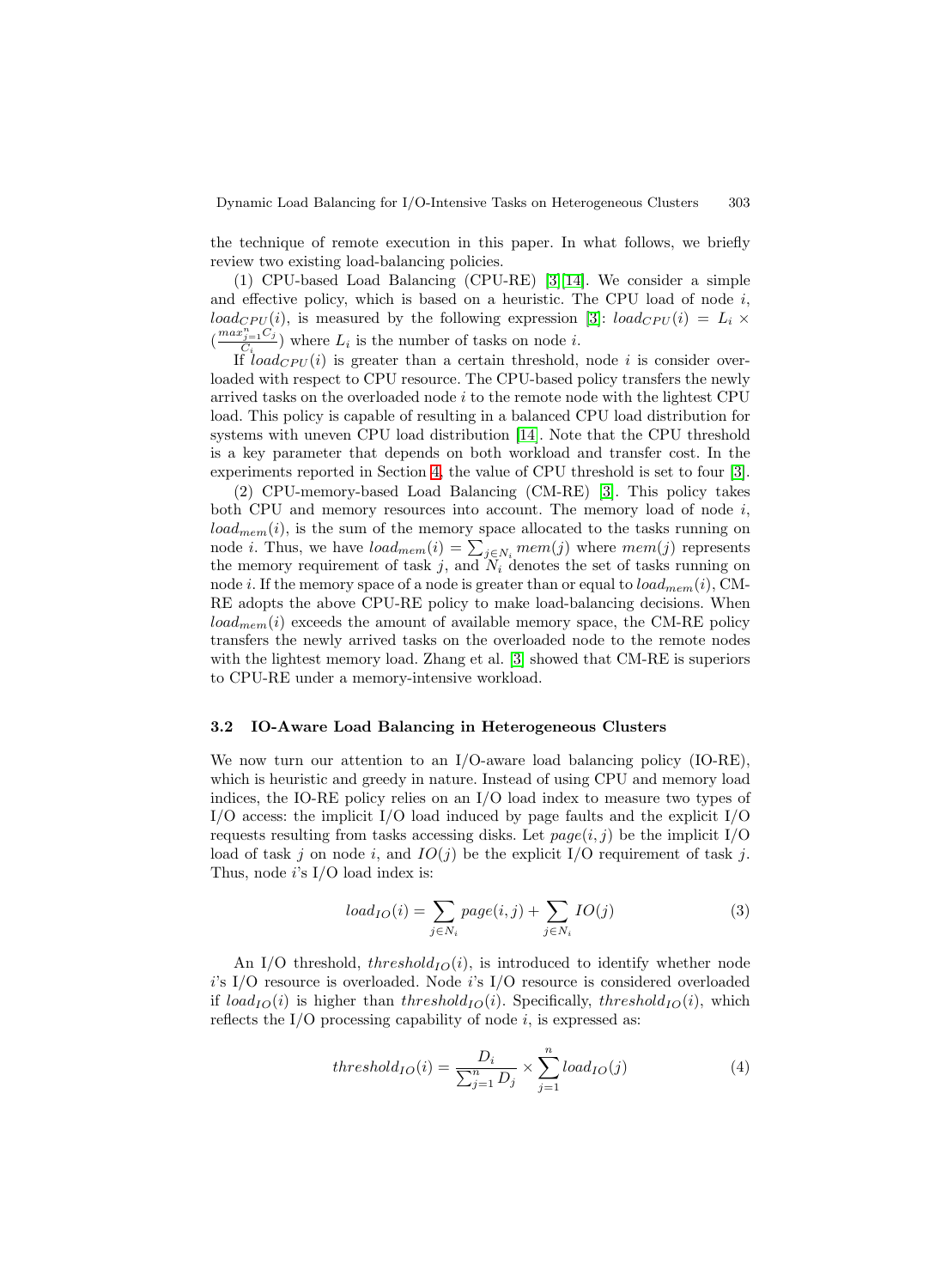where the first term on the right hand side of the above equation corresponds to the fraction of the total I/O processing power on node  $i$ , and the second term gives the accumulative I/O load imposed by the running tasks in the heterogeneous cluster. The  $I/O$  threshold associated with node  $i$  can be calculated using equations [3](#page-3-0) to substitute for  $load_{IO}(j)$  in equation [4.](#page-3-0)

For a task  $j$  arriving at a local node  $i$ , the IO-RE scheme attempts to balance I/O resources in the following four main steps. First, the I/O load of node  $i$  is updated by adding task j's explicit and implicit  $I/O$  load. Second, the  $I/O$ threshold of node i is computed based on Equation [4.](#page-3-0) Third, if node i's  $I/O$ resource is underloaded, task  $j$  will be executed locally on node  $i$ . When the node is overloaded with respect to I/O resource, IO-RE judiciously chooses a remote node k as task j's destination node, subject to the following two conditions: (1) The I/O resource is not overloaded. (2) The I/O load discrepancy between node i and k is greater than the I/O load induced by task j, to avoid useless migrations. If such a remote node is not available, task  $j$  has to be executed locally on node  $i$ . Otherwise and finally, task  $j$  is transferred to the remote node k, and the I/O load of nodes i and k is updated in accordance with j's load.

Since tasks' implicit and explicit I/O load will be used in Equation [4](#page-3-0) and the above conditions, it is essential to derive the two types of  $I/O$  load. When the available memory space  $M_i$  is unable to fulfill the accumulative memory requirements of all tasks running on the node  $\left( \text{load}_{mem}(i) > M_i \right)$ , the node may encounter a large number of page faults. Implicit I/O load depends on three factors:  $M_i$ ,  $load_{mem}(i)$ , and the page fault rate  $pr_i$ . Thus,  $page(i, j)$  can be defined as follows:

$$
page(i, j) = \begin{cases} 0 & \text{if load}_{mem}(i) \le M_i, \\ \frac{pr_i \times load_{mem}(i)}{M_i} & \text{otherwise.} \end{cases}
$$
(5)

Explicit I/O load  $IO(i, j)$  is proportional to I/O access rate  $ar(j)$  and inversely proportional to I/O buffer hit rate  $hr(i, j)$ . The buffer hit rate for task  $j$  on node  $i$  is approximated by the following formula:

$$
hr(i,j) = \begin{cases} \frac{r}{r+1} & \text{if } but f(i,j) \ge d(j),\\ \frac{r \times buf(i,j)}{(r+1) \times d(j)} & \text{otherwise}, \end{cases}
$$
(6)

where  $r$  is the data re-access rate (defined to be the number of times the same data is accessed by a task),  $buf(i, j)$  denotes the buffer size allocated to task j, and  $d(j)$  is the amount of data accessed by task j, given a buffer with infinite size. The buffer size a task can obtain at run time heavily depends on the total available buffer size in the node and the tasks' access patterns.  $d(j)$  is linearly proportional to access rate, computation time and average data size of I/O accesses, and  $d(j)$  is inversely proportional to r. In some cases, where the initial data of a task  $j$  is not initially available at the remote node, the data migration overhead can be approximately estimated as  $T_d(j) = d_{init}(j)/b_{net}$ , where  $d_{init}(j)$  and  $b_{net}$  represent the initial data size and the available network bandwidth, respectively.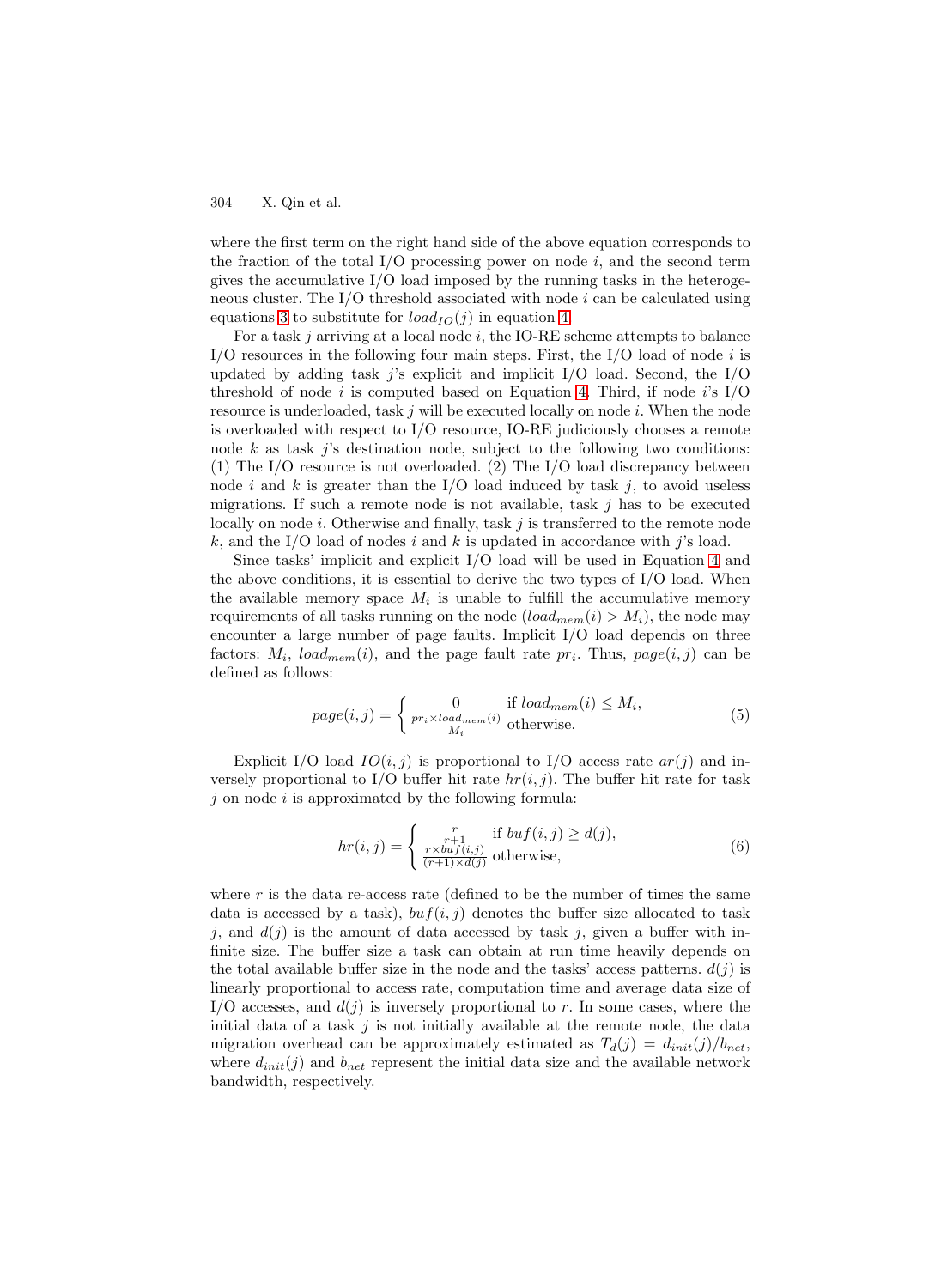### <span id="page-5-0"></span>**3.3 IOCM-RE: A Comprehensive Load Balancing Policy**

Since the main target of the IO-RE policy is exclusively I/O-intensive workload, IO-RE is unable to maintain a high performance when the workload tends to be CPU- or memory-intensive. To overcome this limitation of IO-RE, a new approach, referred to as IOCM-RE, attempts to achieve the effective usage of CPU and memory in addition to I/O resources in heterogeneous clusters.

More specifically, when the explicit I/O load of a node is greater than zero, the I/O-based policy will be leveraged by IOCM-RE as an efficient means to make load-balancing decisions. When the node exhibits no explicit  $I/O$  load, either the memory-based or the CPU-based policy will be utilized to balance the system load. In other words, if the node has implicit I/O load due to page faults, load-balancing decisions are made by the memory-based policy. On the other hand, the CPU-based policy is used when the node is able to fulfill the accumulative memory requirements of all tasks running on it. A pseudo code of the IOCM-RE scheme is presented in Figure 1 below.

Algorithm: IO-CPU-Memory based load balancing (IOCM-RE):

/\* Assume that a task j newly arrives at node i  $*/$ 

if  $IO(j) + \sum_{j \in N_i} IO(k) > 0$  then

The IO-RE policy is used to balance the system node;  $/*$  see Section 3.2  $*/$ else if  $page(i, j) + \sum_{j \in N_i} page(i, k) > 0$  then /\* see Section 3.1(2) \*/

The memory-based policy is utilized for load balancing;

else  $/*$  see Section 3.1(1)  $*/$ 

The CPU-based policy makes the load balancing decision;

**Fig. 1.** Pseudocode of the IO-CPU-Memory based load balancing

### **4 Performance Evaluation**

In this section, we experimentally compare the performance of IOCM-RE against that of three other schemes: CPU-RE [\[14\]\[15\]](#page-9-0), CM-RE [\[3\]](#page-9-0), and IO-RE (Section 3.2). The performance metric by which we judge system performance is the mean slowdown. Formally, the mean slowdown of all the tasks in trace  $T$  is given below, where  $w_i$  and  $l_C(i)$  are wall-clock execution time and computation load of task i. The implicit and explicit disk I/O load of task i are denoted as  $l_{page}(i)$  and  $l_{IO}(i)$ , respectively.

$$
slowdown(T) = \frac{\sum_{i \in T} w_i}{\sum_{i \in T} (\frac{n l_c(i)}{\sum_{j=1}^n C_j} + \frac{n(l_{page}(i) + l_{IO}(i))}{\sum_{j=1}^n D_j})}
$$
(7)

Note that the numerator is the summation of all the tasks' wall-clock execution time while sharing resources, and the denominator is the summation of all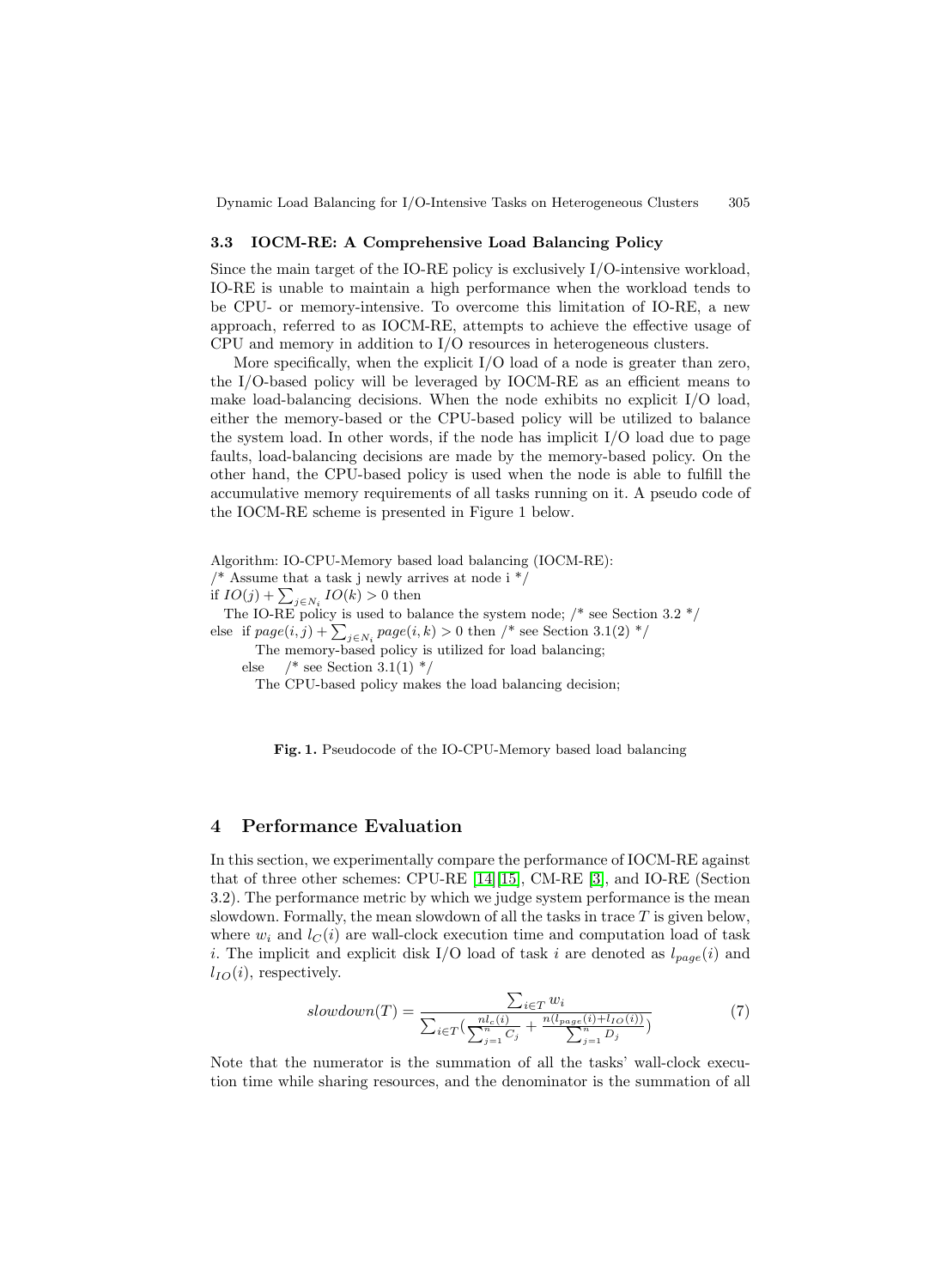tasks' time spent running on CPU or accessing I/O without sharing resources with other tasks. Since the clusters studied in the simulation experiments are heterogeneous in nature, we use the average values of CPU power, memory space, and the disk performance to calculate the execution time of each task exclusively running on a node.

### **4.1 Simulator and Simulation Parameters**

Harchol-Balter and Downey [\[1\]](#page-9-0) have implemented a simulator of a distributed system with six nodes. Zhang et. al [\[3\]](#page-9-0) extended the simulator by incorporating memory recourses. Compared to these two simulators, ours possesses four new features. First, the IOCM-RE and IO-RE schemes are implemented. Second, a fully connected network is simulated. Third, a simple disk model is added into the simulator. Last, an I/O buffer is implemented on top of the disk model in each node. In all experiments, we used the simulated system with the configuration parameters listed in Table 1. The parameters are chosen in such a way that they resemble workstations such as the Sun SPARC-20.

**Table 1.** System Parameters. CPU speed and page fault rate are measured by Millions Instruction Per Second (MIPS) and No./Million Instructions (No./MI), respectively.

| Parameters          | Value                    | Parameters                           | Value          |  |  |
|---------------------|--------------------------|--------------------------------------|----------------|--|--|
| CPU Speed           |                          | 100-400 MIPS Page Fault Service Time | 8.1 ms         |  |  |
| RAM Size            | $ 32-256 \text{ MB}$ yte | Mean page fault rate                 | $ 0.01N0$ ./MI |  |  |
| Buffer Size         | 64MByte                  | Data re-access rate.r                |                |  |  |
| Context switch time | $0.1$ ms                 | Network Bandwidth                    | 100Mbps        |  |  |

Disk I/O operations issued by each task are modeled as a Poisson Process with a mean arrival rate  $\lambda$ , which is set to 2.0 No./MI in our experiments. The service time of each I/O access is the summation of seek time, rotation time, and transfer time. The transfer time is equal to the size of accessed data divided by the disk bandwidth. Data sizes are randomly generated based on a Gamma distribution with the mean size of 256KByte.

The configuration of disks used in our simulated environment is based on the assumption of device aging and performance-fault injection. Specifically, IBM 9LZX is chosen as a base disk and its performance is aged over years to generate a variety of disk characteristics [\[12\]](#page-9-0), which is shown in Table 2.

**Table 2.** Characteristics of Disk Systems. sk time: seek time, R time: Rotation time

|  |  | $\vert$ Age sk time R time Bandwidth Age sk time R time Bandwidth                                                                                                             |  |  |
|--|--|-------------------------------------------------------------------------------------------------------------------------------------------------------------------------------|--|--|
|  |  | $\boxed{1 \text{ year} \mid 5.3 \text{ ms} \mid 3.00 \text{ms} \mid 20.0 \text{MB/s} \mid 4 \text{ year} \mid 7.27 \text{ms} \mid 4.11 \text{ms} \mid 7.29 \text{MB/s}}$      |  |  |
|  |  | $\vert 2 \text{ year} \vert 5.89 \text{ms} \vert 3.33 \text{ms} \vert 14.3 \text{MB/s} \vert 5 \text{ year} \vert 8.08 \text{ms} \vert 4.56 \text{ms} \vert 5.21 \text{MB/s}$ |  |  |
|  |  | $ 3 \text{ year}  6.54 \text{ms}   3.69 \text{ms}   10.2 \text{MB/s}   6 \text{ year}   8.98 \text{ms}   5.07 \text{ms}   3.72 \text{MB/s}$                                   |  |  |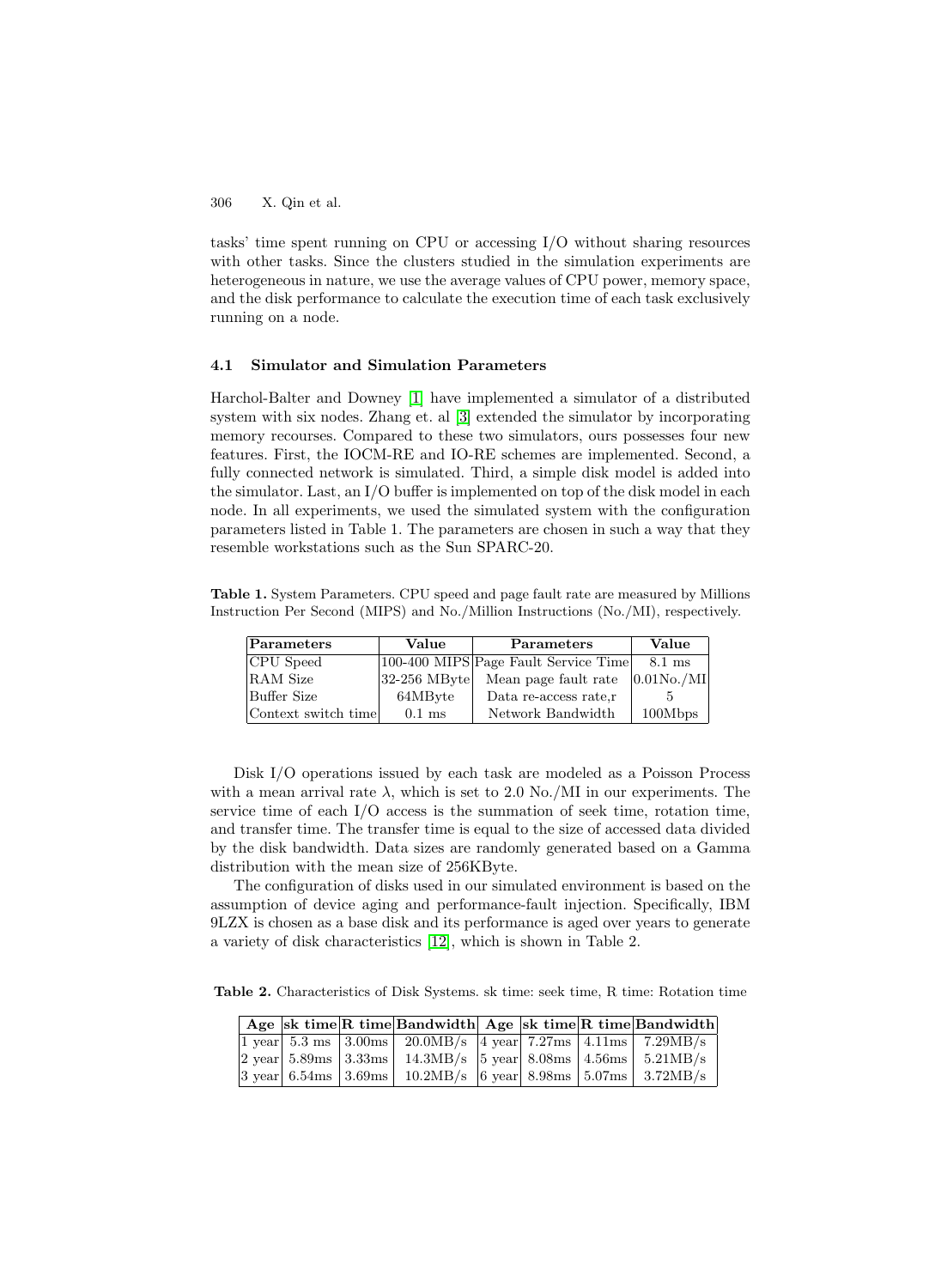**Table 3.** Characteristics of Five Heterogeneous Clusters. CPU and memory are measured by MIPS and MByte. Disks are characterized by bandwidth measured in MByte/S. HL-Heterogeneity Level

| Node | system A |                                                                      | system B     |      | system C |    |     | system D |           |            | system E |           |     |      |      |
|------|----------|----------------------------------------------------------------------|--------------|------|----------|----|-----|----------|-----------|------------|----------|-----------|-----|------|------|
|      |          | $ cpu mem disk cpu mem disk cpu mem disk cpu mem disk cpu mem disk)$ |              |      |          |    |     |          |           |            |          |           |     |      |      |
|      | 100      | 480                                                                  | 20           | 100  | 480      | 20 | 100 | 480      | 10.2      | 50         | 320      | 10.2      | 50  | 320  | 5.21 |
| 12   | 100      | 480                                                                  | 20           | 150  | 640      | 20 | 150 | 640      | 20        | <b>200</b> | 800      | 20        | 200 | 800  | 14.3 |
| 3    | 100      | 480                                                                  | 20           | 150  | 640      | 20 | 150 | 640      | 20        | <b>200</b> | 800      | 20        | 200 | 800  | 20   |
| 14   | 100      | 480                                                                  | 20           | 50   | 320      | 20 | 50  | 320      | 10.2      | 50         | 320      | 14.3      | 50  | 320  | 5.21 |
| 5    | 100      | 480                                                                  | 20           | 100  | 480      | 20 | 100 | 480      | 20        | 50         | 320      | 14.3      | 50  | 320  | 7.29 |
| 16   | 100      | 480                                                                  | 20           | 50   | 320      | 20 | 50  | 320      | 10.2      | 50         | 320      | 10.2      | 50  | 320  | 3.72 |
| НL   | 0        | $\left( \right)$                                                     | $\mathbf{0}$ | 0.27 | 0.20     | 0  |     | 0.20     | 0.25 0.35 |            | 0.28     | 0.2010.35 |     | 0.28 | 0.30 |

### **4.2 Overall Performance Comparisons**

In this experiment, the CPU power and the memory size of each node are set to 200MIPS and 256MByte. Figure 2 plots the mean slowdown as a function of disk age. Disks are configured such that five fast disks are one year old, and a sixth, slower disk assumed an age ranging from 1 to 6 years.

Figure 2 shows that the mean slowdowns of four policies increase considerably as one of the disks ages. This is because aging one slow disk gives rise to longer I/O processing time. A second observation from Figure 2 is that IO-RE and IOCM-RE perform the best out of the four policies, and they improve the performance over the other two policies by up to a factor of 8. The performance improvement of IO-RE and IOCM-RE relies on the technique that balances I/O load by migrating I/O-intensive tasks from overloaded nodes to underloaded ones.





**Fig. 2.** Mean slowdown as a function of the age of a single disk

**Fig. 3.** Mean slowdown on five heterogeneous systems.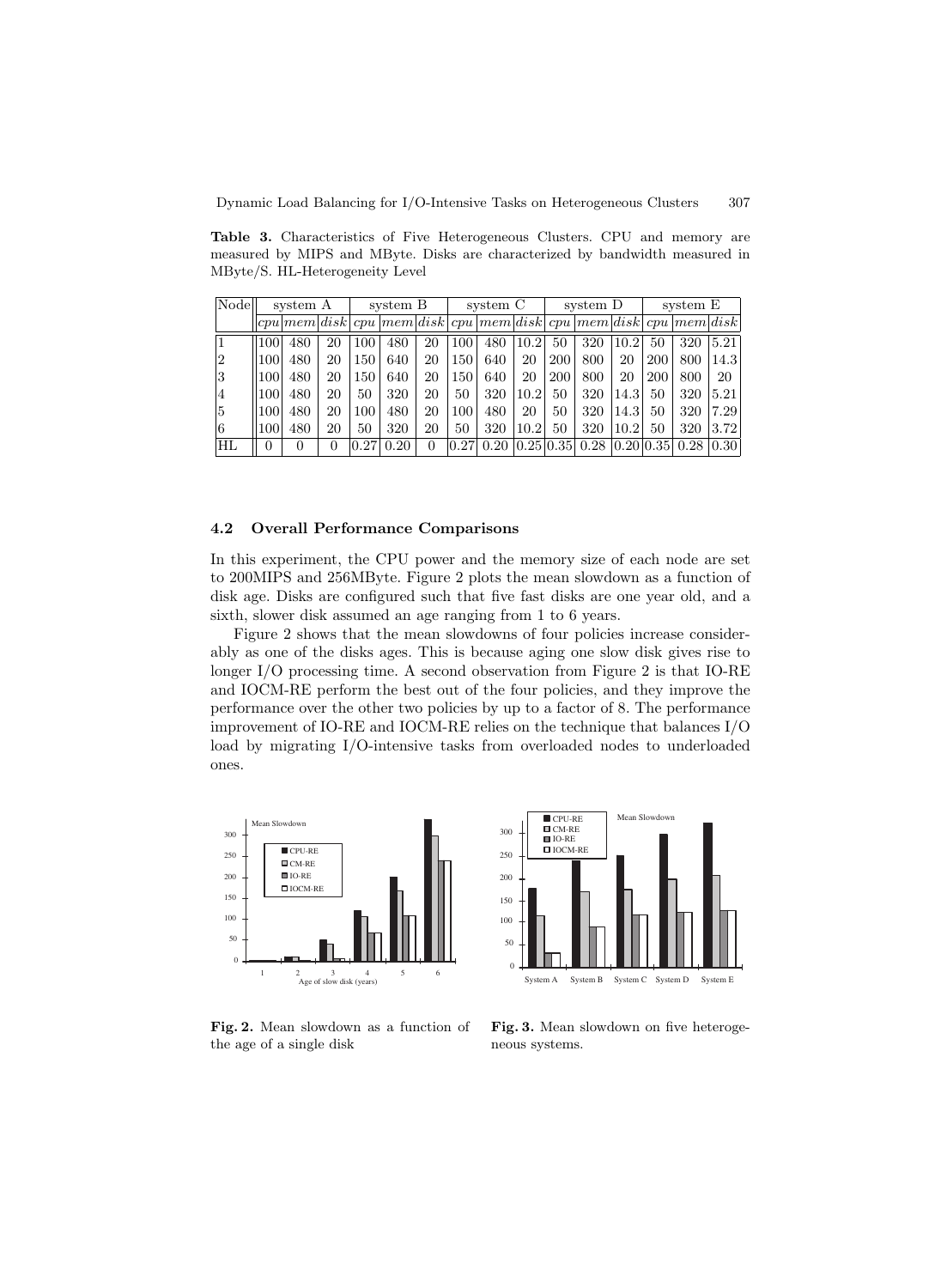### <span id="page-8-0"></span>**4.3 Impact of Heterogeneity on the Performance of Load-Balancing Policies**

In this section, we turn our attention to the impact of system heterogeneity on the performance of the proposed policies. The five configurations of increasing heterogeneity of a heterogeneous cluster with 6 nodes are summarized in Table 3. As can be seen from Figure 3, IO-RE and IOCM-RE significantly outperform the other two policies. For example, IOCM-RE improves the performance over CPU-RE and CM-RE by up to a factor of 5 and 3, respectively.

Importantly, Figure 3 shows that the mean slowdowns of almost all policies increase consistently as the system heterogeneity increases. An interesting observation from this experiment is that the mean slowdowns of IO-RE and IOCM-RE are more sensitive to changes in CPU and memory heterogeneity than the other two policies. Recall that system B's CPU and memory heterogeneities are higher than those of system A. Compared the performance of system A with that of B, the mean slowdowns of IO-RE and IOCM-RE are increased by 196.4%, whereas the slowdowns of CPU-RE and CM-RE are increased approximately by 34.7% and  $47.9\%$ , respectively. The reason is that I/O-aware policies ignore the heterogeneity in CPU resources. When the heterogeneity of CPU and memory remain unchanged, IO-RE and IOCM-RE is less sensitive to the change in disk I/O heterogeneity than the other three policies. This is because both IO-RE and IOCM-RE consider disk heterogeneity as well as the effective usage of I/O resources.

# **5 Conclusion**

In this paper, we have studied two I/O-aware load-balancing policies, IO-RE (I/O-based policy) and IOCM-RE (load balancing for I/O, CPU, and Memory), for heterogenous clusters executing applications that represent a diverse workload conditions, including I/O-intensive and memory-intensive applications. IOCM-RE considers both explicit and implicit I/O load, in addition to CPU and memory utilizations. To evaluate the effectiveness of our approaches, we have compared the performance of the proposed policies against two existing approaches: CPU-based policy (CPU-RE) and CPU-Memory-based policy (CM-RE). IOCM-RE is more general than the existing approaches in the sense that it can maintain high performance under diverse workload conditions. A tracedriven simulation provides us with empirical results to draw three conclusions: (1) When a workload is I/O-intensive, the proposed scheme improves the performance with respect to mean slowdown over the existing schemes by up to a factor of 8. (2) The slowdowns of the four policies considerably increase as one of the disks ages. (3) The slowdowns of almost all the policies increase consistently with the system heterogeneity. In this paper, we assumed that parallel applications can be broken into a number of individual tasks and, therefore, future research will deal with parallel jobs with inter-dependent tasks. We also plan to evaluate the performance of the proposed schemes using a set of real I/O-intensive application traces.